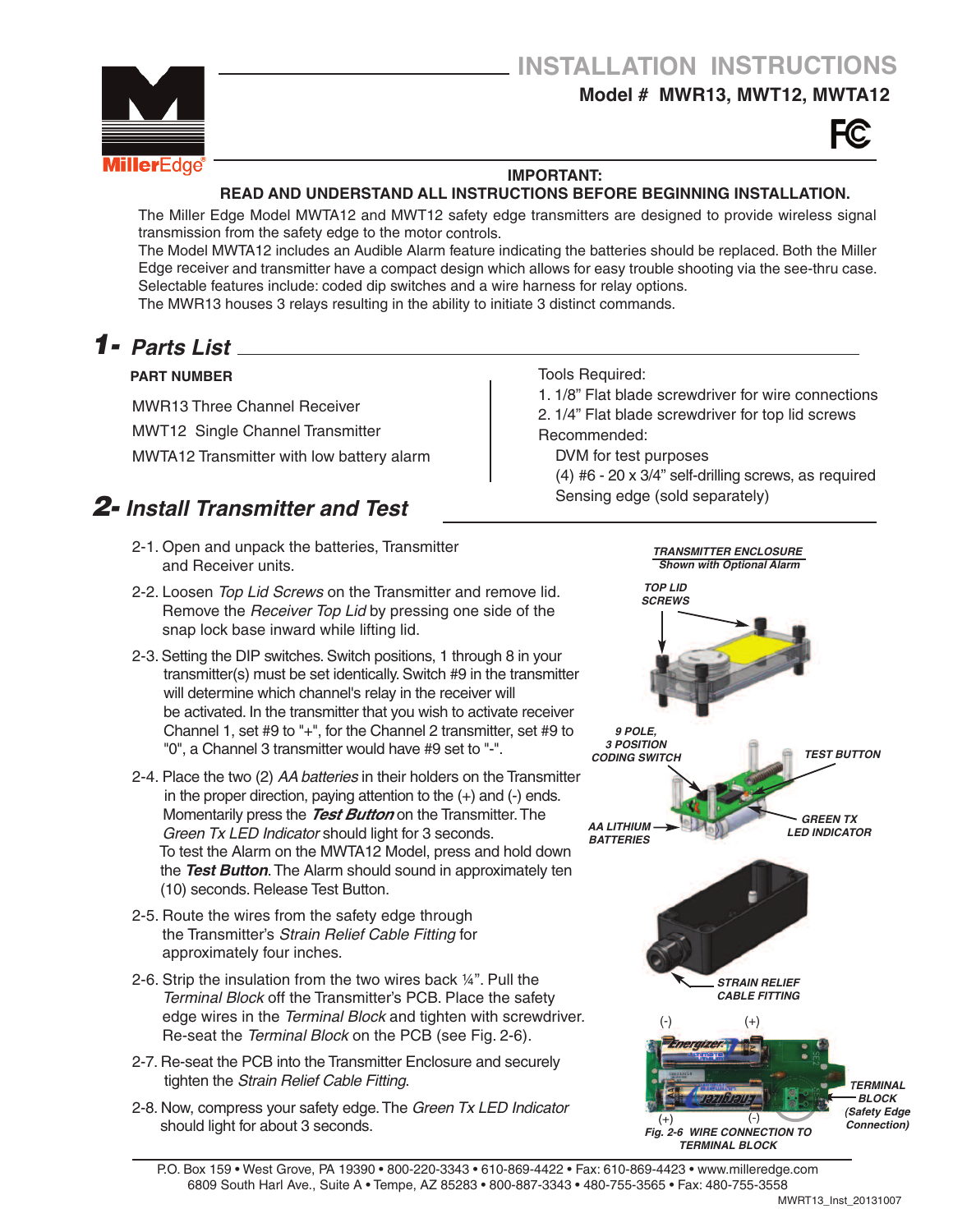### *2- Install Transmitter and Test Cont.*

- 2-9. The four *(4) Pre-Drilled Corner Mounting Holes* are located on the far corners of the Transmitter Enclosure. Mount the Transmitter to the gate post, door end stile, or bottom angle using (4) #6 - 20 x 3/4" self-drilling screws. Mount the transmitter with the wire outlet facing down or to the side.
- 2-10. Replace the cover on the Transmitter and tighten the *Top Lid Screws*, taking care to align the lid.

### *3- Install Receiver and Test*

### *SET DIP SWITCHES 1 THROUGH 8 IDENTICALLY TO YOUR TRANSMITTER(S)*

3-1. Mount Receiver inside the operator control box so that the wires from the receiver will reach the terminal strip on the operator.

#### 3-2. Wiring:

- a. The red (+) and black (-) wires are your power leads. They connect to your operator panel terminals that provide the appropriate power (12-24 VAC/VDC). Black wire is common, Red wire is (+) or AC power.
- b. The green wire is your standard antenna wire. This must be located outside of any metal enclosure to provide for good signal reception. There is an F-Connector antenna fitting included on the receiver in the event a remote antenna placement is needed.
- c. **Channel 1 Connections:** The white wire will go to your operator's low voltage common terminal. If your operator requires a normally open (N.O.) contact, connect the Channel 1 yellow wire to the operator's safety edge input. If the operator requires a normally closed (N.C.) contact, connect the Channel 1 orange wire to the operator's safety edge input.
- d. **Channel 2 & 3 Connections:** Follow the same procedure as Channel 1, connecting the corresponding channel wire leads to the desired inputs.

#### 3-3. **Preliminary Test:**

Confirm that once power is applied to the Receiver, it's green LED is lit. Now compress your safety edge and notice that the correct CH 1, 2 or 3 red LED lights up on the Receiver and the green LED lights up on the Transmitter. Repeat test for each channel on the transmitter.

**NOTE:** The 9th position coding switch is inactive.

3-4. Replace the Receiver Top Lid.

## *4- Safety Test*

4-1. While closing the door or gate, momentarily activate the safety edge and confirm that the motor stops and reverses the door or gate direction.



*INSIDE RECEIVER UNIT*

P.O. Box 159 • West Grove, PA 19390 • 800-220-3343 • 610-869-4422 • Fax: 610-869-4423 • www.milleredge.com 6809 South Harl Ave., Suite A • Tempe, AZ 85283 • 800-887-3343 • 480-755-3565 • Fax: 480-755-3558

*RECEIVER ENCLOSURE*



*9 POLE, 3 POSITION CODING SWITCH*

*F-CONNECTOR ANTENNA FITTING*



*(4) PRE-DRILLED CORNER MOUNTING HOLES*